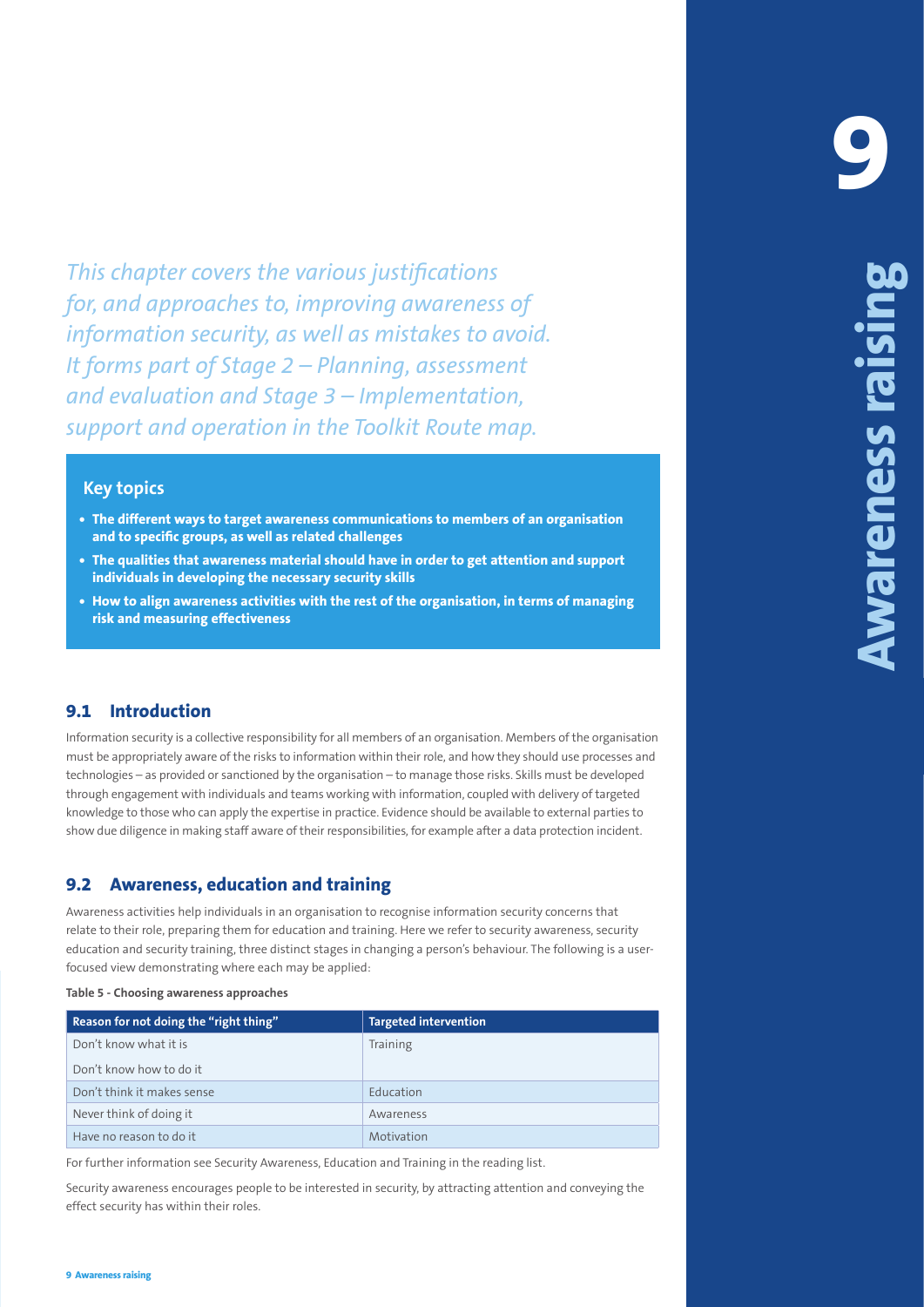With increased awareness, people respond better to security education – materials or courses that provide information about threats and vulnerabilities, and the actions individuals should take to protect themselves and the organisation. This can effect a change in perceptions and attitudes towards security.

Realising change in behaviour – the breaking of old habits and establishing of new habits – requires security training. Through a programme of training new behaviours are presented, but also tested and corrected to develop competencies and skills. Security training must be based in the work context and address specific security needs, and needs to be repeated enough to form the right habits. Monitoring capabilities and user feedback channels should be provided to determine the effectiveness of the programme. In the remainder of this chapter awareness, education, and training will be collectively referred to as awareness activities.

## **9.3 Triggers for awareness activities**

There are various triggers for awareness, education and training activities within an organisation. Numerous external and internal factors can require awareness activities, beyond response to breach events and ongoing management of risks. These can include new laws or government initiatives which directly affect the organisation, updated or new technologies, or changes to organisation strategy or management. Trigger events, such as a revision to the Data Protection Act for example, should be identified and responses formulated at a strategic level through dialogue with decision-makers across the organisation (see Who does information security? within Chapter 8).

Communication channels should be maintained to support response to trigger events (rather than being developed in response to an event). A coordinated response also limits awareness content to that which is necessary for members of the organisation - this is important, as security is an enabling task supporting people in doing their job. Referring to the previous section, members may require awareness, education or training, depending on how the trigger event affects their work.

Members may also look to the organisation to provide guidance to address concerns or a desire to work more securely. Factors can include the vicarious experience of information security threats and visible enforcement of policies, but also social elements such as wishing to avoid embarrassment, demonstrating allegiance to the organisation and respect for others, and maintaining the reputation of the organisation. Factors should be identified through user engagement activities such as targeted surveys, regular involvement in team talks, or dedicated feedback channels within the organisation. (see Who does information security? within Chapter 8).

### **9.4 Foundations of an awareness programme**

The training that individuals receive should align with the information risks that they need to manage as part of their role. The management of risks should then drive decisions within an awareness programme, including how to prioritise messaging to both address top risks for specific groups and limit the draw on members' attention.

Whilst general awareness raising is extremely important, the organisation should start with the clear message that compliance is required, both to encourage appropriate behaviour and to demonstrate to third parties, such as the ICO, that it takes information security seriously.

See Chapter 5, Risk assessment, for a discussion of risk management – a risk-driven awareness programme tempers the amount and relevance of training, through regular review of risks as the operating environment and threat landscape change. Messaging should also align with the values of the organisation, and the shared sense of professional responsibility for upholding those values.

An awareness programme cannot necessarily achieve its goals through fixed-period computer-based training alone; embedded training develops skills to address risks as they arise within the production task i.e. the person's job.

Good training requires appropriate resources and expertise. Trainers must be prepared to help individuals repeat awareness activities sufficiently often to form secure habits. Monitoring of the internalisation of awareness material, and the effects of awareness campaigns upon the operating environment, should be implemented, as well as a capacity for corrective feedback while skills are being developed (rather than as an isolated, static, one-off exercise). The organisation (specifically those managing the application of the awareness programme) should be prepared to dedicate extra resources to those who may fail to develop skills despite training and feedback – these individuals or groups may benefit from alternative solutions such as supporting processes or technologies rather than the application of more training.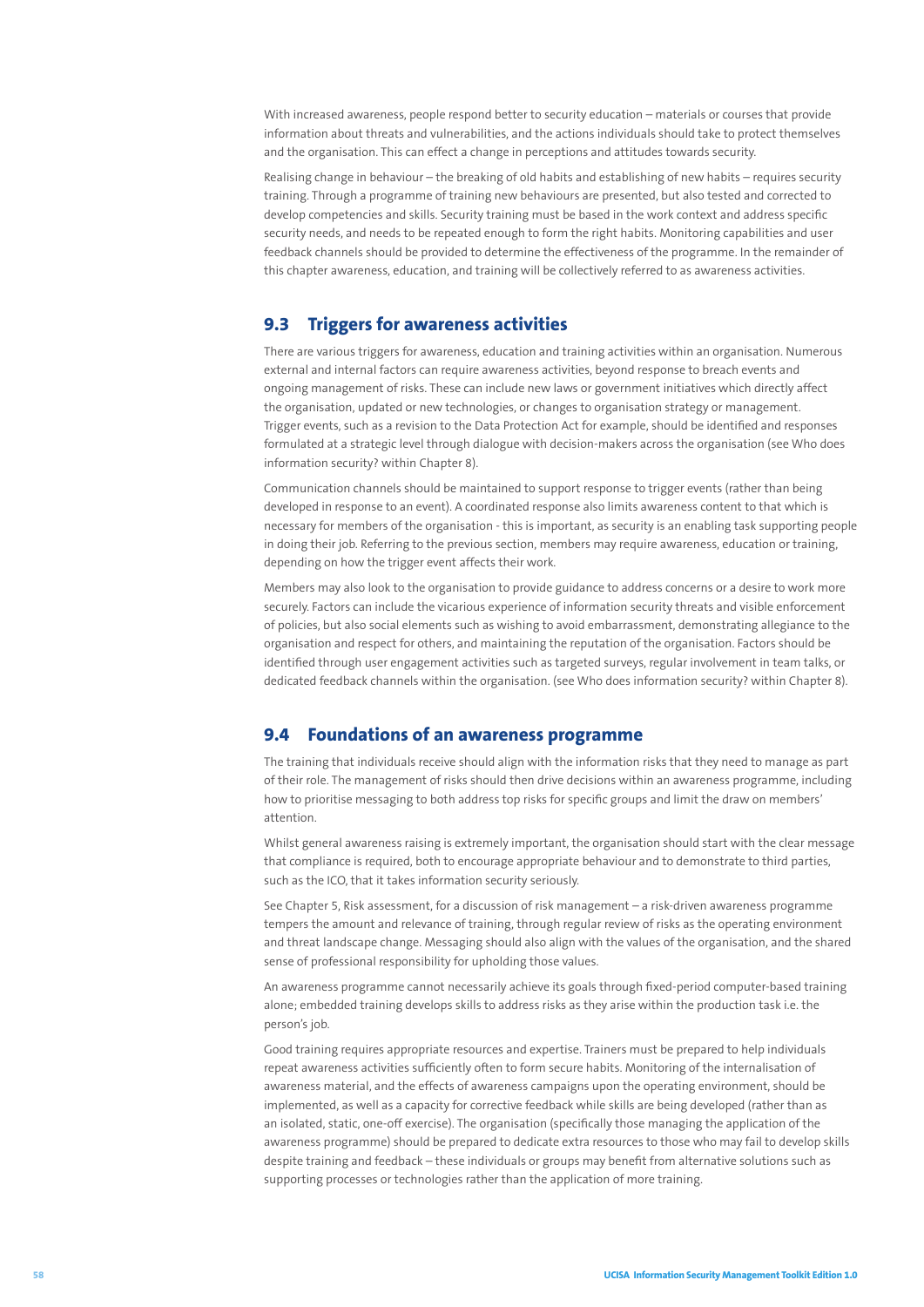### **9.5 Identifying channels for an awareness programme**

There are many ways to communicate an information security message to target audiences. There is a right place for every format, with advantages and disadvantages to each approach. Approaches include:

- physical hand-outs such as leaflets, fact sheets, and comics
- on the job person-to-person guided work
- electronic communications (email, enewsletter)
- fixed-place messaging (posters and banners, fairs and seminars)
- persistent messaging such as screensavers
- videos/podcasts/webinars
- dedicated websites
- online intranet tools (wikis, forums, blogs) and training materials.

The US National Institute of Standards and Technology (see the NIST handbook in the reading list) separates activities by teaching method:

- media may act to improve recognition;
- practical instruction improves skills;
- theoretical instruction e.g. seminars improves understanding.

When designing awareness materials and approaches, the organisation should consider how long these will be valid for. For example, posters will "fade into the background" after a while, and people will forget what they learned in a course.

The ENISA publication The new users guide: how to raise information security awareness notes the advantages and disadvantages of various approaches. Note that there should be a recognition of general communications intended for all members of the organisation (supporting the values and intended image of the organisation); targeted communications for specific groups requiring particular competencies based on the risks they must manage (see Chapter 8, Roles and competencies), and targeted behaviour change activities that address specific scenarios (which especially can involve interactive or embedded training). Note that individuals learn mostly from doing, then less so from others around them, with formal training having the smallest impact.

The Raising user awareness of information security - Cardiff University case study demonstrates an awareness programme which uses a range of approaches together - doing so can serve to reach a wider audience within the organisation.

### **9.6 Identifying content for an awareness activity**

Organisations can target behaviour change further by developing content around key risks or assets (see Chapter 5, Risk assessment). Engagement with individuals and local decision-makers may take time and resources, but can identify how vulnerable assets factor in the working day – awareness activities must support individuals to manage risks themselves. Awareness activities must be targeted so as to identify the right content for the right task, for the right audience. This may not necessarily be targeted at a departmental level, but otherwise scoped by profession or role (see Chapter 8, Roles and competencies). Regulate the scalability of the awareness programme with the level of targeted training for specific groups, applying a besteffort approach. Ideally education materials will empower users, avoiding "don't" mandates wherever possible.

Carefully-designed survey exercises or user quizzes can identify the needs of technology users and those handling information. This includes capturing how groups use IT facilities and sensitive information. The ENISA publication The new users guide: how to raise information security awareness includes template user questionnaires. Surveys and questionnaires provide the user perspective, and engagement with decisionmakers and implementers identifies the system-level and strategic measures for monitoring the effectiveness of awareness activities.

The organisation should also consider how messaging around security relates to promoted values. Content should be able to change the way people think about security and make it fun and interesting (through cartoons or games). Role models – ideally organisational leadership – must be seen to follow the rules. Training should then be supported with strategic buy-in and tailored to those with authority and influence. Materials should be of appropriate technical level, as technology-related information can fall on deaf ears. Certain buzzphrases can also cause a negative reaction (e.g. "information security", ironically).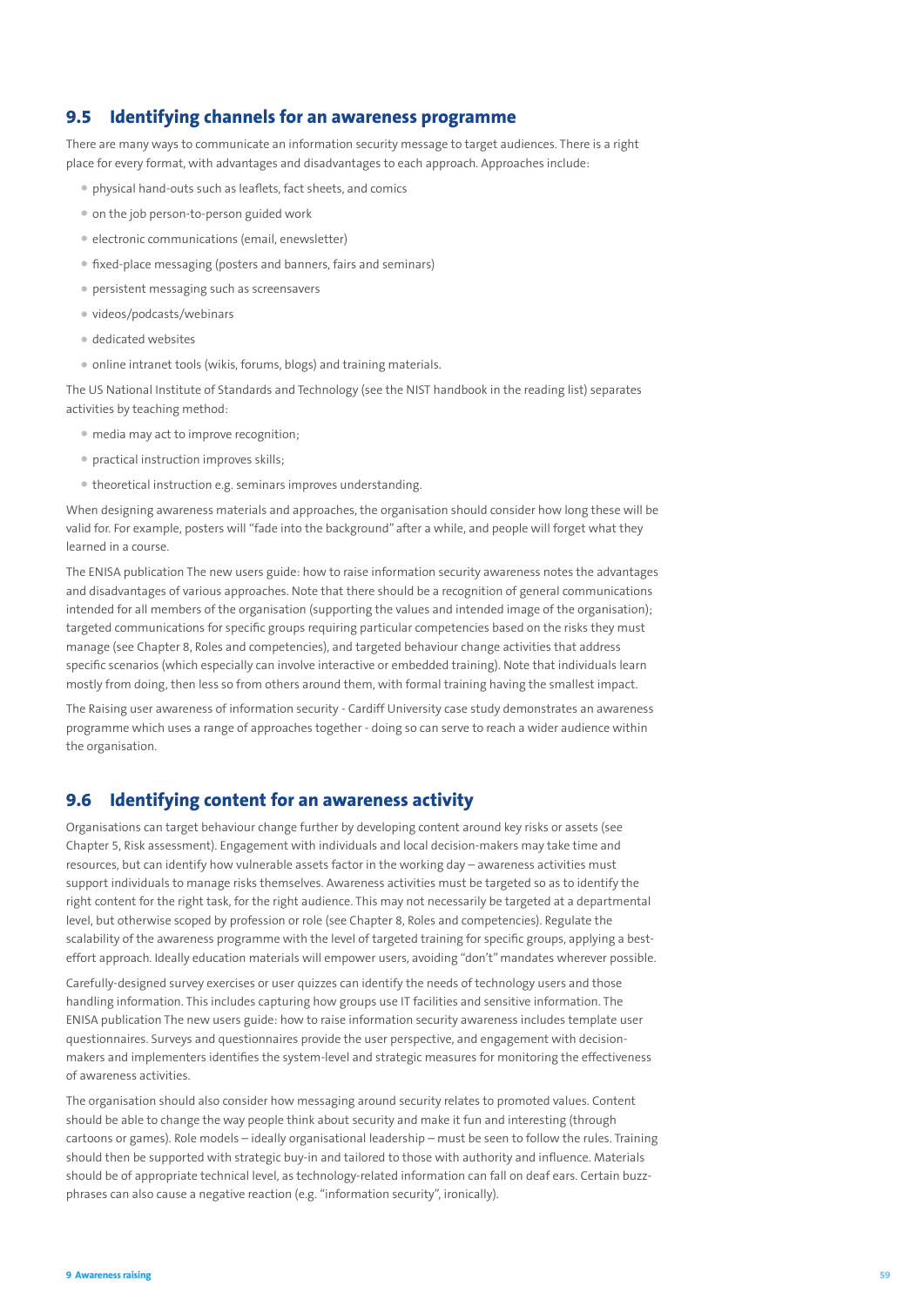For the design of security messaging, the organisation should be realistic in the demands made on user time and attention. Some principles from advertising may be useful: try to make material informative, brief, visual, attractive, unexpected, or funny. The posters appended to Cardiff University's case study on raising user awareness of information security, in the resources section at the end of this document, demonstrate some of these qualities in practice.

## **9.7 Arguments for different audiences**

Distinct roles within organisations should be considered when planning for effective awareness activities (see Chapter 8, Roles and competencies). Awareness activities are generally concerned with the enabling task of security that supports a person in their job. For different groups there will be different risks to manage, and in turn different situations where individuals need to make the right decisions or know who to contact (where the security outcome can depend on actions taken in the moment). There will also be routine tasks, and novel problems where existing skills must be adapted based on the individual's reasoning of the situation.

Every member of the organisation should have the skills to use the organisation's facilities securely in their role. In using basic organisation facilities such as provisioned email accounts, all members likely need some basic comprehension of the threats posed by phishing, spam, and social engineering. There is also a need to manage regular access to system accounts (through passwords or other authentication technologies), as well as the management of data according to the organisation's policy (see Chapter 7, Information management, for reasons why an information management scheme must be easily understood). Information security extends to all forms of information/records, not just electronic copies (for example exam scripts, paper-based records, etc.). Mobility activities may require instruction on how to work remotely, use teleconferencing facilities, and work at conferences/events in a secure manner (not just with technology, but also in respect to information that is shared during those activities).

Staff and management should appreciate the impact of their actions on organisational reputation, as should students (potentially including recent or not-so-recent alumni). For those involved in securing funding, professional reputation is important, and security events can impact upon this - they will want to know how to protect their standing in the community. Those involved in research must manage intellectual property (unpublished work, research data, sensitive data, personal data), and those managing sensitive data must have the skills to appropriately adhere to data protection regulations. Staff with administrative duties must, amongst other things, consider protection of student coursework records, management of staff payroll details, and on- and off-boarding of staff or students to managed systems. Temporary or irregular visitors and collaborators may need a highly-targeted crib sheet that outlines their responsibilities even when they may only be working with organisation representatives for a brief time in limited ways. Hosts must know where to find this information and where it fits in the on-boarding process (whether shared upon arrival or made available beforehand).

There may also be third parties such as cleaning staff and contractors to consider, as they will at the very least have physical access to campus facilities – departmental representatives may have to understand procedure for overseeing access, and the third parties themselves should be aware of practices that relate to their activities on-campus.

Internet2 describes further considerations for various user groups in their Information Security Guide (see the reading list for this chapter).

# **9.8 Challenges**

An individual's perception of security may make changing habits difficult. This may be seen as a failure to appreciate or understand threats – "I know how to do my job", "Nobody would target me"); frequently-made excuses (such as futility in the face of a determined attacker); or that security-conscious behaviour is not seen as an attractive or socially-accepted trait (e.g. challenging people when they try to follow an employee through a secure door without authenticating). Issues such as these should be identified in user engagement activities, such as surveys and team talks, and may require dedicated effort to change, or alternative solutions to manage related risks. Different cultures may have very different attitudes to acceptable behaviour, and this should be taken into account when designing awareness materials.

Individual capacity to engage with awareness material is limited, and competition for user attention is fierce. Individuals grow used to messaging that is targeted at them – even the most well-designed security posters can blend into the environment. Awareness techniques should then be creative and frequently changed. Care should also be taken not to overburden individuals with unneeded details, especially as they will be the target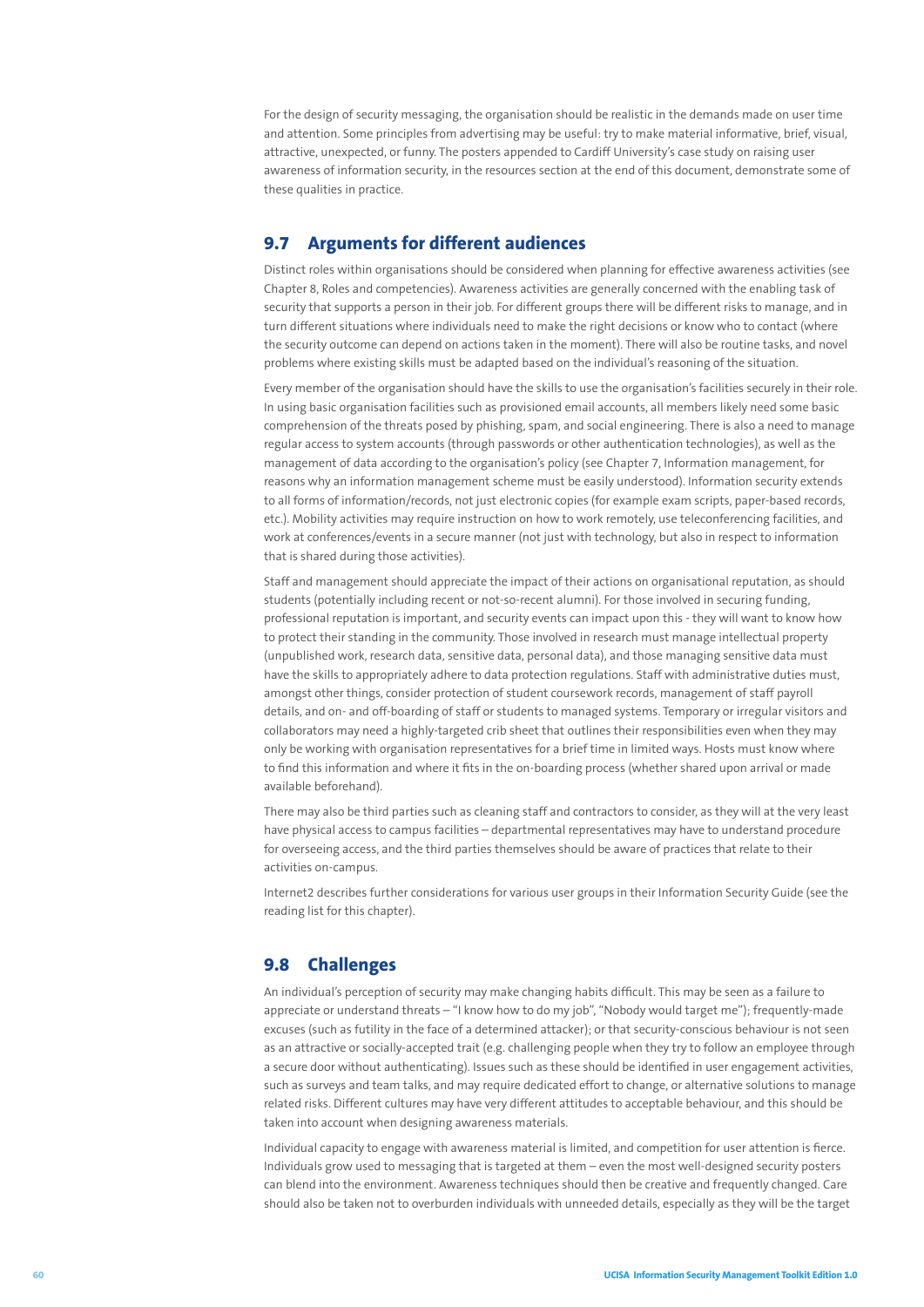of multiple (other) training programmes within the organisation.

Pitching material can be difficult. Awareness activities should act to improve basic security practices, not to make individuals security experts in their own right – security-specific terminology may further confuse nonexperts in security. At the other end of the scale, awareness activities can fail if they provide no explanation as to why a behaviour should be adopted. User engagement activities can help to find a balance.

### **9.9 Evaluating the response**

Monitoring capabilities and user feedback channels should be provided to determine the effectiveness of the programme, particularly to identify any individuals who are not responding to training and may require dedicated attention. There may be persistent behaviours which cannot be changed, and these may not necessarily indicate a negative result but nonetheless inform awareness of security behaviours within the organisation.

In addition, records should be kept to verify that training is actually taking place as planned, and to record employees' performance in training courses, if relevant.

Referring to Chapter 11, When things go wrong: nonconformities and incidents, it may be that policies are not being followed, or that training to support policies is not effective. If training is not effective - and not relevant to the role - by drawing time away from the productive task it can also frustrate individuals. Feedback on the quality of training then contributes to the management of risks.

Embedded exercises such as self-phishing (as in Raising user awareness of information security - Cardiff University, case study) can serve as a leading indicator that something is happening or likely to happen, where incidents (see Chapter 11, When things go wrong: nonconformities and incidents) are a lagging indicator that something has happened. In line with organisation values and the management of risks, be careful in considering ways to reward good behaviour and punish bad behaviour beyond the awareness campaign.

The organisation should be in a position to identify security champions – there may be individuals who represent good security habits and are able to discuss security well with others in their team or the larger organisation. These role models should be supported in being seen in the organisation, and ideally would include top executives in their number.

### **9.10 Evaluating the awareness programme**

The quality of the awareness programme should itself be monitored. Obstacles to an effective awareness programme can include lack of resources, the adaptive nature of social engineering attacks, and cost considerations – these include preparation and refreshing of materials (including the time of the preparer), the costs of providing instruction, and the employee time dedicated to attending courses and watching videos. Oversight is necessary when obtaining support for adjustments or additions to training material.

When deciding which training is mandatory, the suggestion of punishment for not following instructions should not be promoted if it is known that the instructions will be disobeyed ("we tell them not to, but we know they do it anyway") – this would impact the visibility of policy enforcement. It should be determined upfront whether there are the monitoring capabilities to detect an infringement, and the resources and buy-in to take action.

On a related note, training records are a valuable source of evidence that people have at least undergone training. This is helpful when attempting to demonstrate that due diligence has been followed, especially when working with an external body (such as the ICO) to determine the cause(s) of an incident, and possibly assign liability. Records should include the names of people trained, dates, and any scores or training measurements (see Chapter 10, Measurement).

If technologies or processes are consistently not working or being ignored, no amount of training may persuade users to use them; consider alternative solutions beyond awareness.

There are a number of indirect indicators that training is not working or will not work: security education is static, one-way and saturates attention (such as one-way "briefings", lectures, and posters); efforts are fragmented; the programme is the same for everyone regardless of responsibilities or where the message is best targeted; and education activities remain the same across consecutive years (regardless of any new technologies or feedback gathered in that time). These points should be addressed in the dialogue with decision-makers (see Who does information security? within Chapter 8, Roles and competencies). It is necessary to set a realistic timeline for achieving change in security habits.